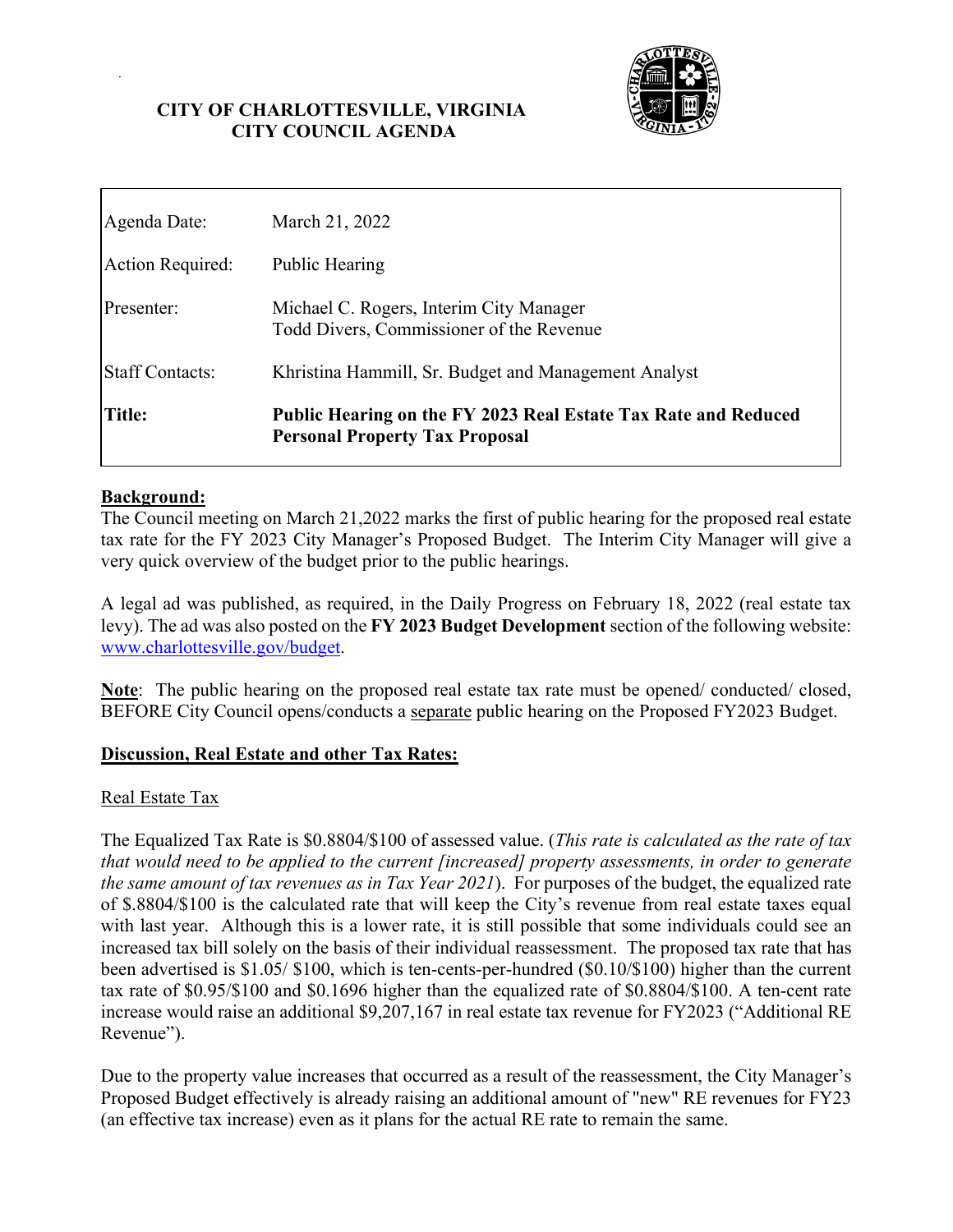The Additional RE Revenue is shown in the budget as an unallocated in the Citywide Non Departmental Reserve section of the budget. The purpose of "parking" this revenue in the reserve is to allow Council to work through the public hearing process and to determine whether there are any programs, positions, projects or undertakings that it wishes to fund for FY2023 that cannot be undertaken with the same amount of RE Revenue that would be generated by keeping the current tax rate of \$0.95/\$100. City Council is required to have this public hearing on the proposed RE tax rate separately from its Budget Public Hearing.

# Meals Tax

Council also requested that staff advertise 0.5% meals tax increase which will also require a public hearing. The official public hearing for that increase will be held on April  $4<sup>th</sup>$  and a notice will be placed in the Daily Progress no later than March 28,2022 to notify the public.

# Personal Property Tax

The City's Commissioner of Revenue has advised Council of a significant increase to the assessment values of personal property for the 2022 tax year. During previous discussions, the Commissioner advised that a recommendation of a lower rate for cars, trucks, and motorcycles would be presented to Council for consideration in order to help lower the significant increases that are anticipated for personal property tax bills. As part of this presentation, the Commissioner will make the rate recommendation to Council for consider. Because this is a recommendation to lower the tax rate, no public hearing notice or hearing is required. The City Manager's Proposed Budget includes personal property tax revenue that anticipated Council would accept the recommendation to lower the rate. Should Council decide to keep the rate at the current \$4.20/\$100 assessed value, a new projection of additional revenue will be provided and would be available for Council to allocate for additional expenditures in the FY 23 adopted budget. Currently, the estimate of additional revenue that may be available by keeping the rate the same is approximately \$2 million dollars.

# Next Steps for Council Decision

After City Council holds its Budget Public Hearing on April 4, 2022, City Council "may insert new items of expenditures or may increase, decrease or strike out items of expenditures" shown in the City Manager's Proposed Budget. *See* City Charter, Section 19. If City Council chooses to insert new items of expenditures, then City Council will also need to designate a source of revenue to cover those expenditures, either (i) by increasing the RE tax above \$0.95/\$100, and moving some of the money out of the Reserve referenced above into a specific budget department, line item, or project, or (ii) by increasing some other tax revenue (meals, for example). Council's vote on the various Tax Rates will be finalized immediately following its vote to approve a Budget for FY23. Procedurally: Council will first make a decision on what it wishes to fund within a final FY23 Budget, and then Council will vote to establish the tax rates necessary to raise sufficient revenues to fund the approved budget.

# **Community Engagement:**

There are several remaining opportunities for the community to provide input into the budget. In addition, a few minutes are reserved at the end of each Budget Work session for public comment and input. The proposed budget document and materials for the budget work sessions are posted at www.charlottesville.gov/budget.